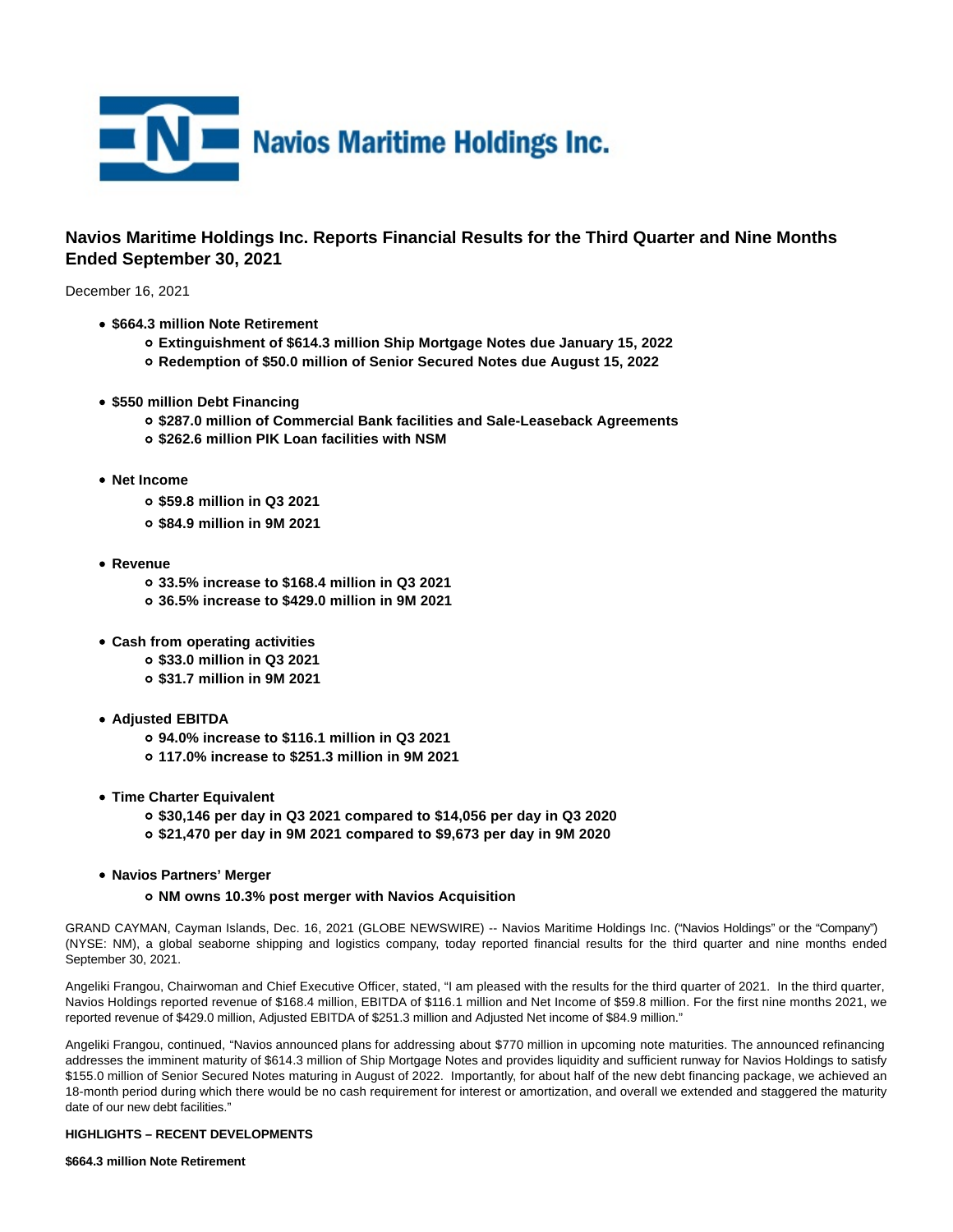Navios Holdings expects to extinguish \$614.3 million of its 7.375% First Priority Ship Mortgage Notes due January 15, 2022 (the "Ship Mortgage Notes") and to redeem \$50.0 million of its 11.25% Senior Secured Notes due August 15, 2022 (the "Senior Secured Notes") through a combination of sources, including \$550 million of debt financing described below and available cash. Navios Holdings has entered into the following agreements: (i) a term loan facility with Credit Agricole CIB ("CACIB") and BNP Paribas ("BNPP") of up to \$105.0 million; (ii) a term loan facility with Hamburg Commercial Bank AG ("HCOB") of up to \$105.0 million; (iii) sale-leaseback agreements of \$77.0 million in total and (iv) \$262.6 million of PIK loan facilities from N Shipmanagement Acquisition Corp. and its subsidiaries ("NSM"), an entity affiliated with Navios Holdings' Chairwoman and Chief Executive Officer, including additional liquidity of \$150.0 million and providing for release of approximately \$300.0 million of collateral. The PIK loan facilities from NSM provide for a 18-month period during which there will be no cash interest or amortization. These transactions are expected to close by the first half of January 2022.

Pro forma for the above transactions, Navios Holdings has decreased its leverage by 39.3% to \$722 million from \$1,189 million debt outstanding (including Ship Mortgage Notes repurchased which are being cancelled) as of December 31, 2020. In addition, Navios Holdings extended its maturities for the next four years in a staggered manner. The next maturity after the \$105.0 million remaining Senior Secured Notes due in August 2022, will be in 2024.

### **Navios Partners' Merger**

On October 15, 2021, Navios Partners completed the merger ("NNA Merger") with Navios Maritime Acquisition Corporation ("Navios Acquisition"). As a result thereof, Navios Acquisition became a wholly-owned subsidiary of Navios Partners. Each outstanding common unit of Navios Acquisition that was held by a unitholder other than Navios Partners, Navios Acquisition and their respective subsidiaries was converted into the right to receive 0.1275 of a common unit of Navios Partners. As a result, 3,388,226 common units of Navios Partners were issued to former public unitholders of Navios Acquisition.

After the completion of the NNA Merger, Navios Holdings has a 10.3% ownership interest in Navios Partners.

#### **Fleet Statistics**

Navios Holdings controls a fleet of 36 vessels totaling 3.9 million dwt, of which 25 are owned (including five bareboat-in vessels) and 11 are chartered-in under long-term charters (collectively, the "Core Fleet"). The fleet consists of 12 Capesize, 19 Panamax, four Ultra-Handymax and one Handysize vessels, with an average age of 8.9 years.

Navios Holdings has currently chartered-out 100.0% of available days for the remaining three months of 2021. 88.4% of available days are chartered-out on fixed rate and 11.6% are chartered-out on index.

The average contracted daily charter-in rate for the long-term charter-in vessels for the remaining three months of 2021 is \$16,833 per day.

The above figures do not include the fleet of Navios Logistics.

Exhibit II provides certain details of the Core Fleet of Navios Holdings. It does not include the fleet of Navios Logistics.

#### **Non-GAAP Measures**

EBITDA, Adjusted EBITDA, Adjusted Net Income/(Loss) attributable to Navios Holdings' common stockholders and Adjusted Basic Earnings/(Loss) attributable to Navios Holdings' common stockholders per share are non-U.S. GAAP financial measures and should not be used in isolation or as substitution for Navios Holdings' results calculated in accordance with U.S. GAAP.

See Exhibit I under the heading, "Disclosure of Non-GAAP Financial Measures," for a discussion of EBITDA, Adjusted EBITDA, Adjusted Net Income/(Loss) attributable to Navios Holdings' common stockholders and Adjusted Basic Earnings/(Loss) attributable to Navios Holdings' common stockholders per share of Navios Holdings (including Navios Logistics), and EBITDA of Navios Logistics (on a stand-alone basis) and a reconciliation of such measures to the most comparable measures calculated under U.S. GAAP.

### **Earnings Highlights**

### **Third Quarter 2021 and 2020 Results (in thousands of U.S. dollars, except per share data and unless otherwise stated):**

The third quarter 2021 and 2020 information presented below was derived from the unaudited condensed consolidated financial statements for the respective periods.

|                                                                                        |    | <b>Three Month</b><br><b>Period Ended</b><br>September 30,<br>2021 | <b>Three Month Period</b><br>Ended<br>September 30, 2020 |             |  |
|----------------------------------------------------------------------------------------|----|--------------------------------------------------------------------|----------------------------------------------------------|-------------|--|
|                                                                                        |    | (unaudited)                                                        |                                                          | (unaudited) |  |
| Revenue                                                                                |    | 168.449                                                            | S                                                        | 126.155     |  |
| Net Income/(Loss) attributable to Navios Holdings' common stockholders                 |    | 59.808                                                             | S                                                        | (10,060)    |  |
| Adjusted Net Income attributable to Navios Holdings' common stockholders               | \$ | 59.808                                                             | S                                                        | 1,780(1)    |  |
| Net cash provided by operating activities                                              |    | 33.033                                                             | S                                                        | 29,775      |  |
| <b>EBITDA</b>                                                                          |    | 116.143                                                            |                                                          | 48,032      |  |
| <b>Adjusted EBITDA</b>                                                                 | \$ | 116.143                                                            | S                                                        | 59,872(1)   |  |
| Basic Earnings/ (Loss) attributable to Navios Holdings' common stockholders per share  | \$ | 3.67                                                               | SS.                                                      | (0.88)      |  |
| Adjusted Basic Earnings attributable to Navios Holdings' common stockholders per share |    | 3.67                                                               |                                                          | 0.04(1)     |  |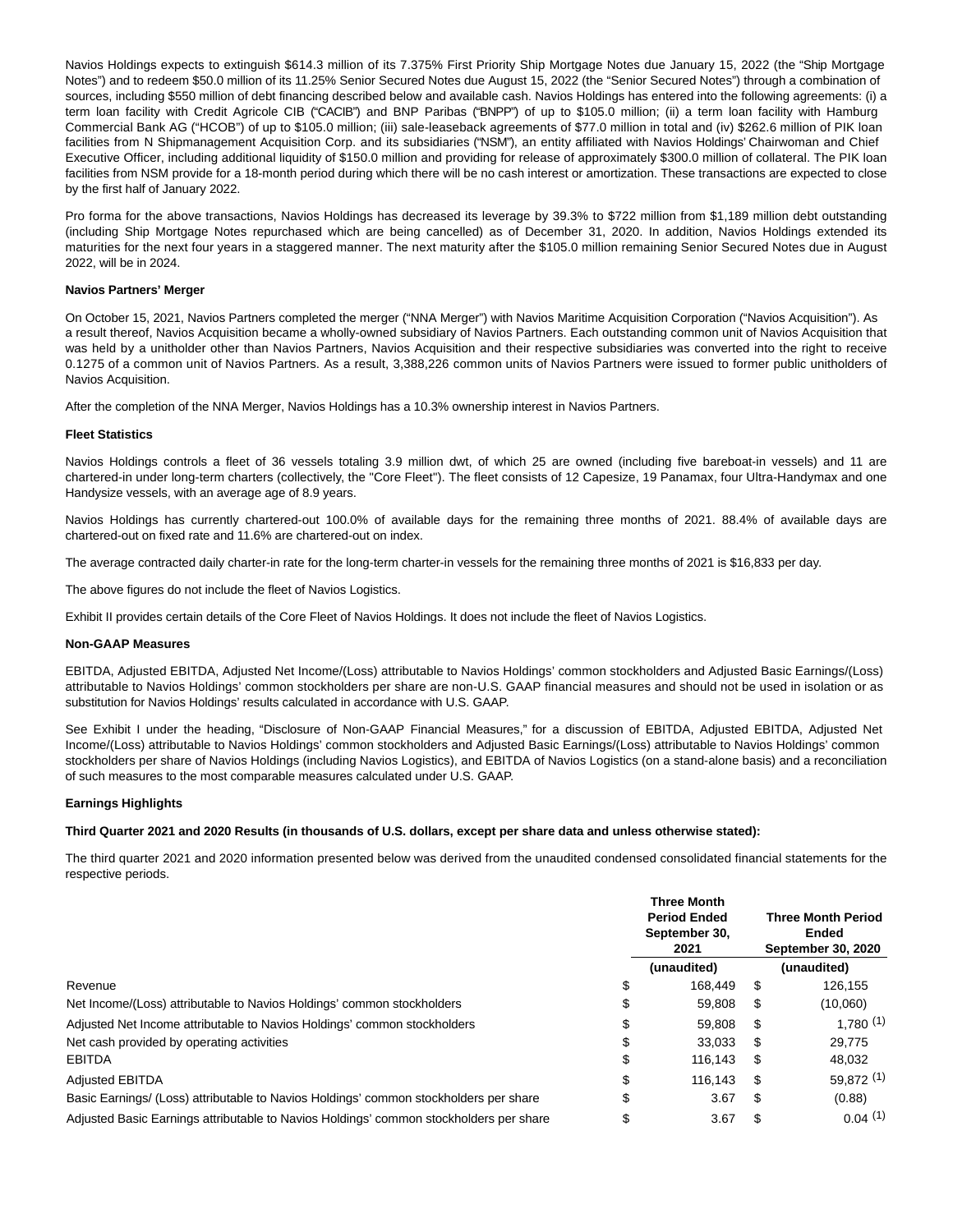(1) Adjusted Net Income, Adjusted EBITDA and Adjusted Basic Earnings per share attributable to Navios Holdings' common stockholders for the three month period ended September 30, 2020 exclude (i) \$7.7 million in impairment losses relating to two drybulk vessels sold during the period; and (ii) \$4.2 million in write-off of deferred financing cost for bond and debt extinguishment incurred by Navios Logistics.

Revenue from the Dry Bulk Vessel Operations for the three month period ended September 30, 2021 increased by \$37.5 million, or 55.7%, to \$104.9 million, as compared to \$67.4 million for the same period during 2020. The increase in dry bulk revenue was mainly attributable to the increase in the time charter and freight market during three month period ended September 30, 2021. The TCE per day increased by 114.5% to \$30,146 per day in the three month period ended September 30, 2021, as compared to \$14,056 per day in the same period of 2020.

Revenue from the Logistics Business was \$63.5 million for the three month period ended September 30, 2021, as compared to \$58.8 million for the same period in 2020. The increase was mainly attributable to (a) a \$3.3 million increase in revenue from the barge business mainly due to a \$2.9 million increase in CoA/voyage revenues related to higher liquid cargo moved and by a \$0.3 million increase in time charter revenues mainly due to an increase in time charter days; (iii) a \$2.5 million increase in revenue from the port terminal business mainly due to revenues from minimum guarantee contracts in the grain port terminal; and (iii) a \$0.8 million increase in sales of products due to the increase in the Paraguayan liquid port's price of products sold. The overall increase was partially mitigated by a \$1.8 million decrease in revenue from the cabotage business mainly due to fewer operating days.

Net Income attributable to Navios Holdings' common stockholders was \$59.8 million for the three month period ended September 30, 2021, as compared to \$10.1 million Net Loss attributable to Navios Holdings' common stockholders for the same period in 2020. Net Loss attributable to Navios Holdings' common stockholders in the three month period ended September 30, 2020 was affected by items described in the table above. Excluding these items, Adjusted Net Income attributable to Navios Holdings' common stockholders for the three month period ended September 30, 2021 was \$59.8 million as compared to \$1.8 million Adjusted Net Income attributable to Navios Holdings' common stockholders for the three month period ended September 30, 2020. This increase in Adjusted Net Income was mainly due to (i) a \$56.3 million increase in Adjusted EBITDA as discussed in the paragraph below; (ii) a \$3.2 million decrease in depreciation and amortization; (iii) \$1.8 million decrease in interest expense and finance cost, net, mainly due to the partial redemption of the Senior Secured Notes; and (iv) a \$0.2 million decrease in stock-based compensation expense. This overall increase of approximately \$61.4 million was partially mitigated by (i) a \$3.2 million increase in income tax expense mainly due to the recalculation of the deferred tax liability resulting from an increase in income tax rate; and (ii) a \$0.2 million increase in amortization of deferred drydock, special survey and other capitalized items.

Net Loss of Navios Logistics, on a standalone basis, was \$4.4 million for the three month period ended September 30, 2021 as compared to \$2.7 million of Net Income for the same period in 2020. Excluding \$4.2 million in write-off of deferred financing cost for bond and debt extinguishment incurred for the three month periods ended September 30, 2020, Adjusted Net income of Navios Logistics, on a standalone basis, was \$6.8 million for the three month period ended September 30, 2020.

Adjusted EBITDA of Navios Holdings for the three month period ended September 30, 2021 increased by \$56.3 million to \$116.1 million, as compared to \$59.9 million for the same period in 2020. The increase in Adjusted EBITDA was primarily due to (i) a \$42.3 million increase in revenue; (ii) a \$11.3 million increase in net loss attributable to noncontrolling interest; (iii) a \$9.9 million increase in equity in net earnings from affiliate companies; and (iv) a \$0.6 million decrease in general and administrative expenses (excluding stock-based compensation expenses). This overall increase of \$64.2 million was partially mitigated by a (i) \$4.6 million increase in other expense, net; (ii) a \$2.2 million increase in time charter, voyage and logistics business expenses; (iii) a \$0.8 million increase in loss on bond extinguishment; and (iv) \$0.3 million increase in direct vessel expenses (excluding the amortization of deferred drydock, special survey costs and other capitalized items).

EBITDA of Navios Logistics, on a standalone basis, was \$23.1 million for the three month period ended September 30, 2021, as compared to \$24.2 million for the same period in 2020. Excluding \$4.2 million in write-off of deferred finance cost for bond extinguishment incurred for the three month period ended September 30, 2020, Adjusted EBITDA of Navios Logistics, on a standalone basis, was \$28.3 million for the three month period ended September 30, 2020.

## **Nine Months Ended September 2021 and 2020 Results (in thousands of U.S. dollars, except per share data and unless otherwise stated):**

The information for the nine months period ended September 30, 2021 and 2020 presented below was derived from the unaudited condensed consolidated financial statements for the respective periods.

|                                                                                                   | <b>Nine Month Period</b><br>Ended<br>September 30, 2021 |             | <b>Nine Month Period</b><br>Ended<br><b>September 30, 2020</b> |
|---------------------------------------------------------------------------------------------------|---------------------------------------------------------|-------------|----------------------------------------------------------------|
|                                                                                                   |                                                         | (unaudited) | (unaudited)                                                    |
| Revenue                                                                                           |                                                         | 429.024     | \$<br>314,365                                                  |
| Net Income/(Loss) attributable to Navios Holdings' common stockholders                            |                                                         | 84.906      | \$<br>(98,606)                                                 |
| Adjusted Net Income/ (Loss) attributable to Navios Holdings' common stockholders                  |                                                         | 84,915(1)   | \$<br>$(47,007)^{(2)}$                                         |
| Net cash provided by operating activities                                                         |                                                         | 31.668      | \$<br>35.305                                                   |
| <b>EBITDA</b>                                                                                     |                                                         | 251.271     | \$<br>64.205                                                   |
| <b>Adjusted EBITDA</b>                                                                            |                                                         | 251.280(1)  | \$<br>115,804 $(2)$                                            |
| Basic Earnings/ (Loss) attributable to Navios Holdings' common stockholders per share             | S                                                       | 5.76        | \$<br>(7.94)                                                   |
| Adjusted Basic Earnings/ (Loss) attributable to Navios Holdings' common stockholders per<br>share | \$                                                      | (1)<br>5.76 | \$<br>(3)<br>(3.95)                                            |

(1) Adjusted Net Income, Adjusted EBITDA and Adjusted Basic Earnings per share attributable to Navios Holdings' common stockholders for the nine month period ended September 30, 2021 exclude (i) \$25.9 million in equity income in affiliate companies due to the merger of Navios Containers with Navios Partners ("Navios Partners Merger I") effected on March 31, 2021; and (ii) approximately \$25.9 million in impairment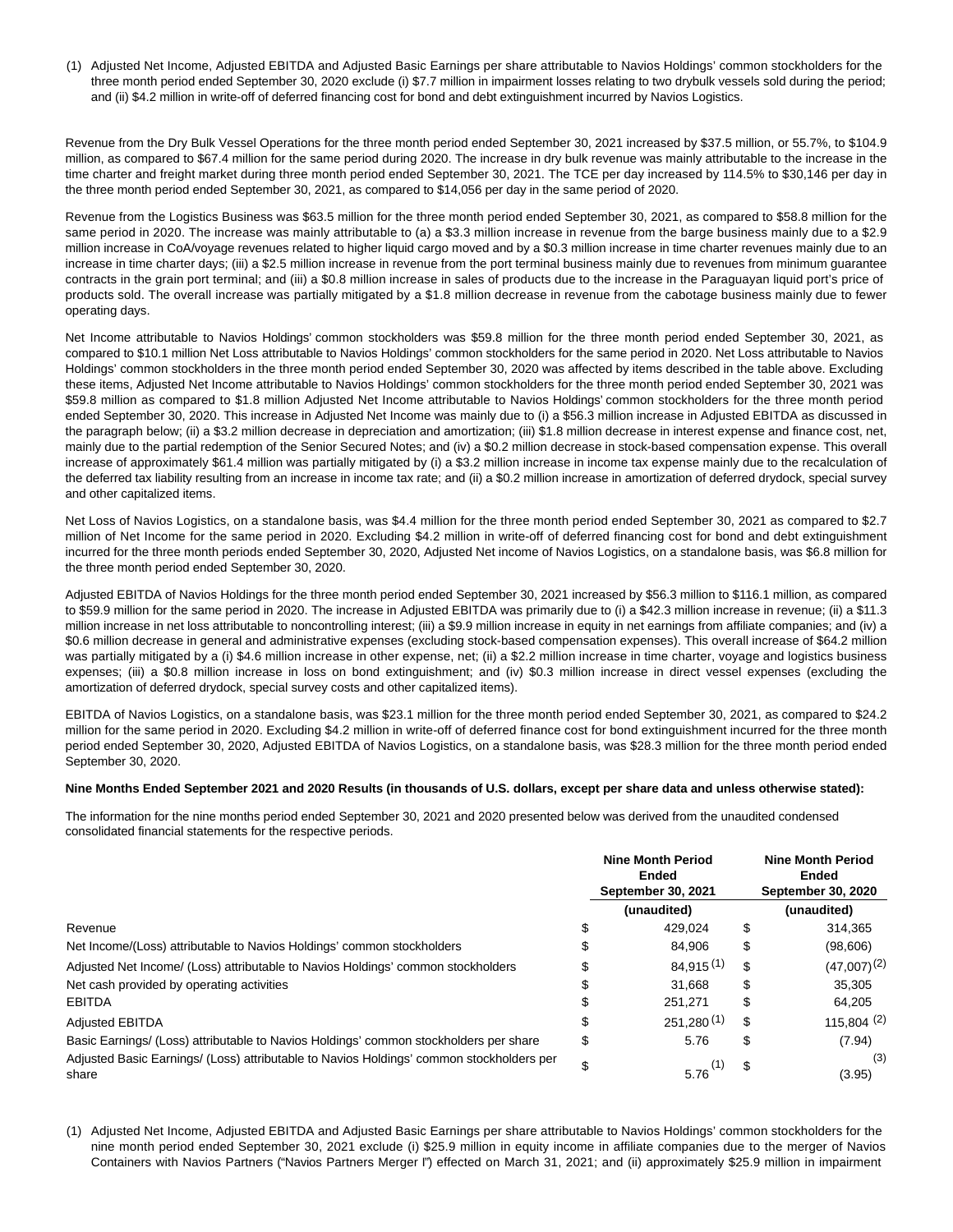losses relating to seven drybulk vessels.

- (2) Adjusted Net Loss and Adjusted EBITDA attributable to Navios Holdings' common stockholders for the nine month period ended September 30, 2020 exclude (i) \$27.9 million in impairment losses relating to six drybulk vessels sold during the period; (ii) \$12.7 million in other-than-temporary impairment ("OTTI") loss and impairment losses of loan receivable in relation to Navios Europe II; (iii) \$5.6 million in non-cash impairment losses incurred by our affiliate companies relating to their investment in Navios Europe II; (iv) \$4.2 million in write-off of deferred finance cost for bond extinguishment incurred by Navios Logistics; and (v) \$1.3 million in non-cash vessel impairment losses incurred by our affiliate companies.
- (3) Adjusted Basic Loss attributable to Navios Holdings' common stockholders per share for the nine month period ended September 30, 2020 excludes the items referred in footnote (2) above as well as a gain of \$0.2 million related to the conversion of accrued dividends on private preferred stock to common stock.

Revenue from the Dry Bulk Vessel Operations for the nine month period ended September 30, 2021 increased by \$114.7 million, or 82.0%, to \$254.7 million, as compared to \$140.0 million for the same period during 2020. The increase in dry bulk revenue was mainly attributable to the increase in the time charter and freight market during nine month period ended September 30, 2021. The TCE per day increased by 122.0% to \$21,470 per day in the nine month period ended September 30, 2021, as compared to \$9,673 per day in the same period of 2020.

Revenue from the Logistics Business was \$174.3 million for the nine month period ended September 30, 2021, as compared to \$174.4 million for the same period in 2020. The decrease was mainly attributable to (i) a \$8.3 million decrease in revenue from the cabotage business mainly due to fewer operating days; (ii) a \$6.9 million decrease in sales of products due to the decrease in the Paraguayan liquid port's volume of products sold. The overall decrease was partially mitigated by (i) a \$9.9 million increase in revenue from the barge business mainly due to a \$16.8 million increase in CoA/voyage revenues related to higher CoA/voyage revenues of convoys previously under time charter contracts, partially mitigated by a \$6.8 million decrease in time charter revenues mainly due to the expiration of certain legacy time charter contracts; and (ii) a \$5.3 million increase in revenue from the port terminal business mainly due to higher volumes transshipped in the grain port terminal.

Net Income attributable to Navios Holdings' common stockholders was \$84.9 million for the nine month period ended September 30, 2021, as compared to \$98.6 million Net Loss attributable to Navios Holdings' common stockholders for the same period in 2020. Net Income/(loss) attributable to Navios Holdings' common stockholders was affected by items described in the table above. Excluding these items, Adjusted Net Income attributable to Navios Holdings' common stockholders for the nine month period ended September 30, 2021 was approximately \$84.9 million, as compared to \$47.0 million Adjusted Net Loss attributable to Navios Holdings' common stockholders for the same period in 2020. This increase in Adjusted Net Income was mainly due to (i) a \$135.5 million increase in Adjusted EBITDA as discussed in the paragraph below; (ii) a \$7.0 million decrease in depreciation and amortization; and (iii) a \$0.5 million decrease in stock-based compensation expense. This overall increase of \$143.0 million was partially mitigated by (i) a \$7.5 million increase in interest expense and finance cost, net, mainly due to the higher weighted average interest rate of Navios Logistics due to the issuance of the 10.75% Notes due 2025; (ii) a \$3.1 million increase in income tax expense mainly due to the recalculation of the deferred tax liability resulting from an increase in income tax rate; and (iii) a \$0.5 million increase in amortization of deferred drydock, special survey and other capitalized items.

Net Loss of Navios Logistics, on a standalone basis, was \$2.3 million for the nine month period ended September 30, 2021 as compared to \$21.7 million for the same period in 2020. Excluding \$4.2 million in write-off of deferred finance cost for bond extinguishment incurred for the nine month period ended September 30, 2020, Adjusted Net Income of Navios Logistics, on a standalone basis, was \$25.9 million for the nine month period ended September 30, 2020.

Adjusted EBITDA of Navios Holdings for the nine month period ended September 30, 2021 increased by \$135.5 million to \$251.3 million, as compared to \$115.8 million for the same period in 2020. The increase in Adjusted EBITDA was primarily due to (i) a \$114.7 million increase in revenue; (ii) a \$17.4 million increase in net loss attributable to noncontrolling interest; (iii) a \$12.0 million decrease in time charter, voyage and logistics business expenses; (iv) a \$7.9 million increase in equity in net earnings from affiliate companies; and (iv) a \$0.7 million decrease in general and administrative expenses (excluding stock-based compensation expenses). This overall increase of \$152.7 million was partially mitigated by (i) a \$10.2 million decrease in gain on bond extinguishment; (ii) a \$4.4 million increase in direct vessel expenses (excluding the amortization of deferred drydock, special survey costs and other capitalized items); and (iii) a \$2.7 million decrease in other expense, net;

EBITDA of Navios Logistics, on a standalone basis, was \$67.8 million for the nine month period ended September 30, 2021, as compared to \$73.4 million for the same period in 2020. Excluding \$4.2 million in write-off of deferred financing cost for bond and debt extinguishment incurred for the nine month period ended September 30, 2020, Adjusted EBITDA of Navios Logistics, on a standalone basis, was \$77.5 million for the nine month period ended September 30, 2020.

### **Fleet Summary Data:**

The following table reflects certain key indicators indicative of the performance of Navios Holdings' dry bulk operations (excluding the Navios Logistics' fleet) and its fleet performance for the three and nine month periods ended September 30, 2021 and 2020, respectively.

|                               | <b>Three Month</b><br><b>Three Month</b><br><b>Period Ended</b><br><b>Period Ended</b><br>September 30,<br>September 30,<br>2020<br>2021 |             | <b>Nine Month</b><br><b>Period Ended</b><br>September 30,<br>2021 |     |             | <b>Nine Month</b><br><b>Period Ended</b><br>September 30,<br>2020 |             |  |
|-------------------------------|------------------------------------------------------------------------------------------------------------------------------------------|-------------|-------------------------------------------------------------------|-----|-------------|-------------------------------------------------------------------|-------------|--|
|                               |                                                                                                                                          | (Unaudited) | (Unaudited)                                                       |     | (Unaudited) |                                                                   | (Unaudited) |  |
| Available Days <sup>(1)</sup> |                                                                                                                                          | 3,377       | 4,651                                                             |     | 11,495      |                                                                   | 13,822      |  |
| Operating Days <sup>(2)</sup> |                                                                                                                                          | 3.316       | 4,567                                                             |     | 11.412      |                                                                   | 13,666      |  |
| Fleet Utilization (3)         |                                                                                                                                          | 98.2%       | 98.2%                                                             |     | 99.3%       |                                                                   | 98.9%       |  |
| Equivalent Vessels (4)        |                                                                                                                                          | 37          | 51                                                                |     | 42          |                                                                   | 50          |  |
| TCE $(5)$                     | \$                                                                                                                                       | 30,146      | \$<br>14,056                                                      | \$. | 21,470      | \$                                                                | 9,673       |  |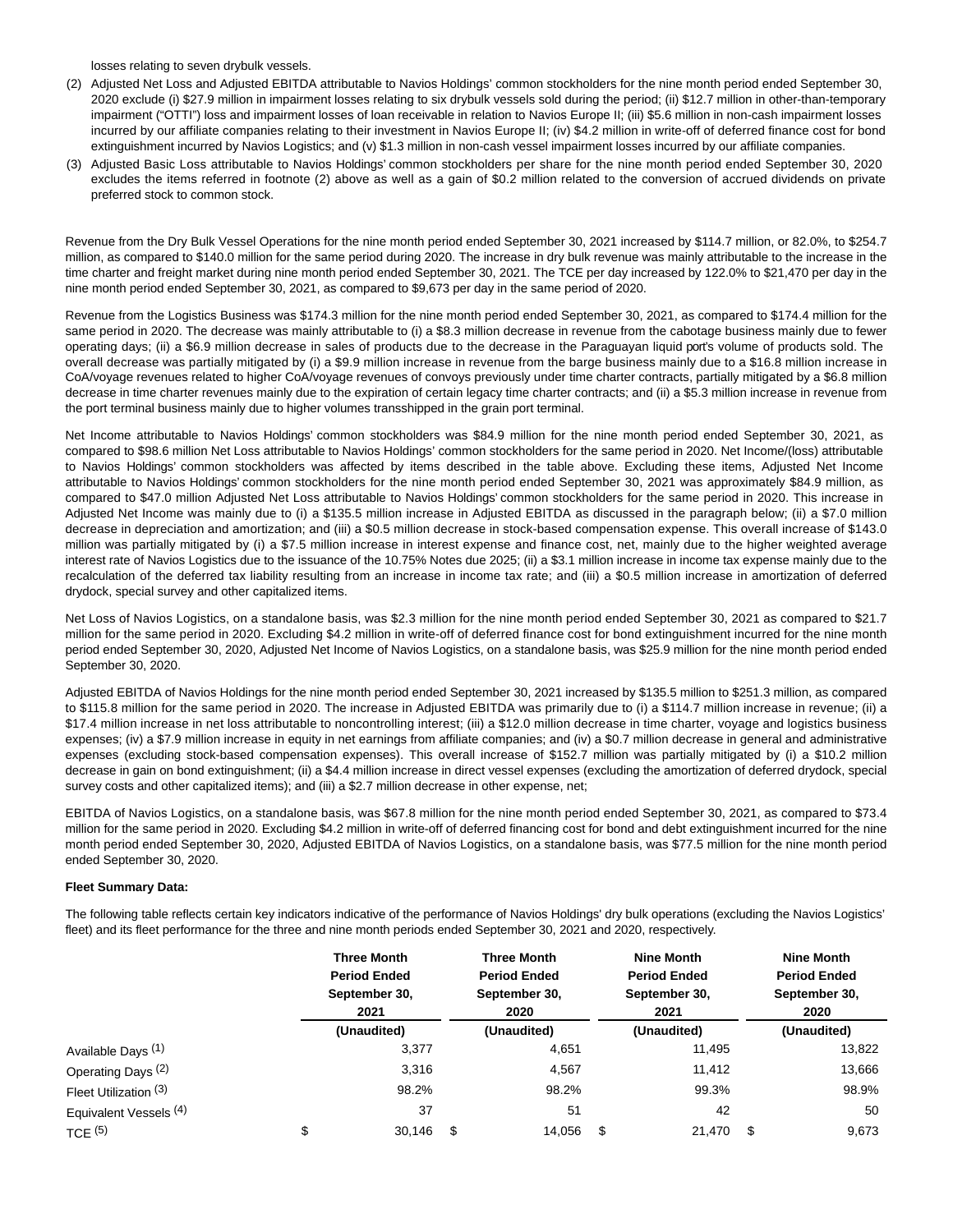- (1) Available days are the total number of days a vessel is controlled by a company less the aggregate number of days that the vessel is off-hire due to major repairs or repairs under guarantee, vessel upgrades, drydocking or special surveys and ballast days relating to voyages. The shipping industry uses available days to measure the number of days in a period during which vessels should be capable of generating revenues.
- (2) Operating days are the number of available days in a period less the aggregate number of days that the vessels are off-hire due to any reason, including unforeseen circumstances.
- (3) Fleet utilization is the percentage of time that Navios Holdings' vessels were available for generating revenue, and is determined by dividing the number of operating days during a relevant period by the number of available days during that period.
- (4) Equivalent Vessels are defined as the available days of the fleet divided by the number of the calendar days in the period.
- (5) TCE rates are defined as voyage and time charter revenues less voyage expenses during a period divided by the number of available days during the period. The TCE rate is a standard shipping industry performance measure used primarily to present the actual daily earnings generated by vessels on various types of contracts for the number of available days of the fleet.

### **Conference Call:**

As previously announced, Navios Holdings will host a conference call today, December 16, 2021, at 8:30 am ET, at which time Navios Holdings' senior management will provide highlights and commentary on earnings results for the third quarter and nine month period ended September 30, 2021.

A supplemental slide presentation will be available on the Navios Holdings website at [www.navios.com](https://www.globenewswire.com/Tracker?data=IAEp3gwPA_DdR6hNvkFIXI7yleIcIr74rZhk-vpdDlwV6WPOjSr9p013xBWorG_7VoC-wHjn9OMqE_zrMWx9FcThnQBCnTxB-lqEHQFZM0ZjcnJVGpaRHbsSmcoSuP_youkwC5O0h5nPep8X1MOpcQt530K4i5nyyPUs7eUF8AJ1q_05erwLJ03PGi-ALO7p2lkf7tznuWhw1XhzRRFihZ7T3h9KMwsx9P4abVrPPKXL4rliBAcauVMY1PhBsijI) under the "Investors" section by 8:00 am ET on the day of the call.

#### Conference Call details:

Call Date/Time: Thursday, December 16, 2021 at 8:30 am ET

Call Title: Navios Holdings Q3 2021 Financial Results Conference Call US Dial In: +1.877.876.9173 International Dial In: +1.785.424.1667 Conference ID: NMQ321 or 667321

The conference call replay will be available shortly after the live call and remain available for one week at the following numbers: US Replay Dial In: +1.800.839.2434 International Replay Dial In: +1.402.220.7211

This call will be simultaneously Webcast. The Webcast will be available on the Navios Holdings website, [www.navios.com,](https://www.globenewswire.com/Tracker?data=IAEp3gwPA_DdR6hNvkFIXOj6_hIvq1LrVDkE3vwtPSxL6azgDgPCUoX8Y_CCSESK0JGpcbOgCvXgeuKM8WJtg1UBnnExquUp7wcKvmo_aeHNXnmU2yDWoEHGoaL0fUqC75IMS1c01KuvJzVkiWzEumPCcPbG65BSnfJo2Rz97_lQyjKsU7O-GVHY0y0AO3MQ2tSxhSshrOpMMu95DtLLmg0xrtixomWQ_ilDwLlrK8FBy7qG29RWdeIRJgDIlDDe) under the "Investors" section. The Webcast will be archived and available at the same Web address for two weeks following the call.

#### **About Navios Maritime Holdings Inc.**

Navios Maritime Holdings Inc. (NYSE: NM) is a global seaborne shipping and logistics company focused on the transport and transshipment of dry bulk commodities including iron ore, coal and grain. For more information about Navios Holdings, please visit our website[: www.navios.com.](https://www.globenewswire.com/Tracker?data=IAEp3gwPA_DdR6hNvkFIXKx6SIAu7Q4OyuEEI45bt7SMArVYzgx8FL2p24DyCjf5hdb80lGcskC--J0PFx3sXQ18Kz9M7Ae2mR-OGsBqq-pEYgLPs0Sh8zuAVdkWOvag3TrLwGqYZ51VMrUspvljP4pav6jUvbZXlxaLTIHvT_8EaduOnz6b6vZAhOwG1Wf91kSWar5aNBRYVBMRnkaxPOeVNH6vxG1tMp7gPH4Fl7LQ0ssl4z4uC1WvMDKECNB1)

#### **About Navios South American Logistics Inc.**

Navios South American Logistics Inc. is one of the largest logistics companies in the Hidrovia region of South America, focusing on the Hidrovia region river system, the main navigable river system in the region, and on cabotage trades along the eastern coast of South America. Navios Logistics serves the storage and marine transportation needs of its petroleum, agricultural and mining customers through its port terminals, river barge and coastal cabotage operations. For more information about Navios Logistics, please visit its website: [www.navios-logistics.com.](https://www.globenewswire.com/Tracker?data=IAEp3gwPA_DdR6hNvkFIXF2x2Wd2IpbHnY2YHh39TfPD2erbhQ0-aAU_0teSK9fP6cGg1y0OhioRgIlmO_M9cgHyi7mNWLiwDewaUHhI5wLIS6ar5uEFfVpOolNDlezKrx2cAx3WWW9SVTQiZhESVhP9D7r_BYyXMArZSzqRSygRf_QQUf1GPQZqcXHS0msBYQj7dMCApRG482bLZfyBSXJ8Iw28xXnKon98KGNGOQgJ--hkxQ_EfONy6W8qDUOHSxvy53Tmdx5h4aHh6VfApg==)

#### **About Navios Maritime Partners L.P.**

Navios Maritime Partners L.P. (NYSE: [NMM\) is](https://www.globenewswire.com/Tracker?data=ZdzfXwDuhrNPZmpicEaPH37ePZURbVj_jbrkcpULHdyP56ioQKqIgat5hLEe7utQg5wsYLq9nZFopDqXxryGaorgO0j4o4d4jDjLc7CfyTBGtvi_k-TN88EU48HyIyvTfQGDY211TRVSMQ6n8SY148-rkMZFfxFa4V-KKAcQ5eqt6WgNQcHX3kjeOGt_Nlo5dYPl1h0tH57m8_NwLYRlZj5OI0ymmAT7TOUzQGughO9iv9ssqtszNcTGkyCHWgA0) a publicly traded master limited partnership which owns and operates dry cargo and tanker vessels. For more information, please visit its website a[t www.navios-mlp.com.](https://www.globenewswire.com/Tracker?data=IAEp3gwPA_DdR6hNvkFIXAjbzY4TSlGvoZ6mCccpsCuwWlFi6GRJmqlhp6juFLn_BPNvO4FxIjwKjv-dfCJpgY4cyw_jpebNeBdo7JgZocaYFwwWyqPN9DOsjbM3Ilb2qw-SxM4gI_aH3juP9Ixet2-8T_o9Yemf1ThdVKFiBB2ZUE0iHlGB-rtlHEMCe7IpJmCBhr1QsyZuECTMBitzNwZmK1DoSa7kr8UlZbpp2RLG1rDV3NIL9ZgRX48b-JZ23HIHqMCELMve3SeyhSmEgs9004N56wqzePrT5JcXOz5FAk4lXKMj81mtoltqbrozYEuJBZ0fek4kGUgd3ruksmOAcq8gWy6YIAvDi4oNfdxW1wtVPZfVLfq5gdsbquGHHW9N2Z0nL8HJBHtOoGEKjrcyQrDZW_5OyqlxiXHGAiRO9Tw8q9t5Xb9nqlTLrCTSflORT3im2B0BRO9QwI5cb5FdRGBc51HrelvbTmaBsn3eSMVcWrdYhb7v1thuQKwX)

#### **Forward Looking Statements - Safe Harbor**

This press release and our earnings call contain and will contain forward-looking statements (as defined in Section 27A of the Securities Act of 1933, as amended, and Section 21E of the Securities Exchange Act of 1934, as amended) concerning future events, including with respect to repayment of the ship mortgage notes and redemption of the senior secured notes, expected cash flow generation, expected effects of the Navios Partners/Navios Acquisition transaction, future contracted revenues, potential capital gains, our ability to take advantage of dislocation in the market and any market recovery, Navios Holdings' growth strategy and measures to implement such strategy, including expected vessel acquisitions and entering into further time charters, and Navios Holdings' ability to meet its ESG goals. Words such as "may," "expects," "intends," "plans," "believes," anticipates," "hopes," "estimates," and variations of such words and similar expressions are intended to identify forward-looking statements. Such statements include comments regarding expected revenue and time charters. These forward-looking statements are based on the information available to, and the expectations and assumptions deemed reasonable by Navios Holdings at the time these statements were made. Although Navios Holdings believes that the expectations reflected in such forward-looking statements are reasonable, no assurance can be given that such expectations will prove to have been correct. These statements involve known and unknown risks and are based upon a number of assumptions and estimates, which are inherently subject to significant uncertainties and contingencies, many of which are beyond the control of Navios Holdings. Actual results may differ materially from those expressed or implied by such forward-looking statements. Factors that could cause actual results to differ materially include, but are not limited to risks relating to: global and regional economic and political conditions including the impact of the COVID-19 pandemic and efforts throughout the world to contain its spread, including effects on global economic activity; demand for seaborne transportation of the products we ship; the ability and willingness of charterers to fulfill their obligations to us; prevailing charter rates; shipyards performing scrubber installations, drydocking and repairs; changing vessel crews and availability of financing; potential disruption of shipping routes due to accidents, diseases, pandemics, political events, piracy or acts by terrorists, including the impact of the COVID-19 pandemic and the ongoing efforts throughout the world to contain it; uncertainty relating to global trade, including prices of seaborne commodities and continuing issues related to seaborne volume and ton miles; our continued ability to enter into long-term time charters; our ability to maximize the use of our vessels; expected demand in the dry cargo shipping sector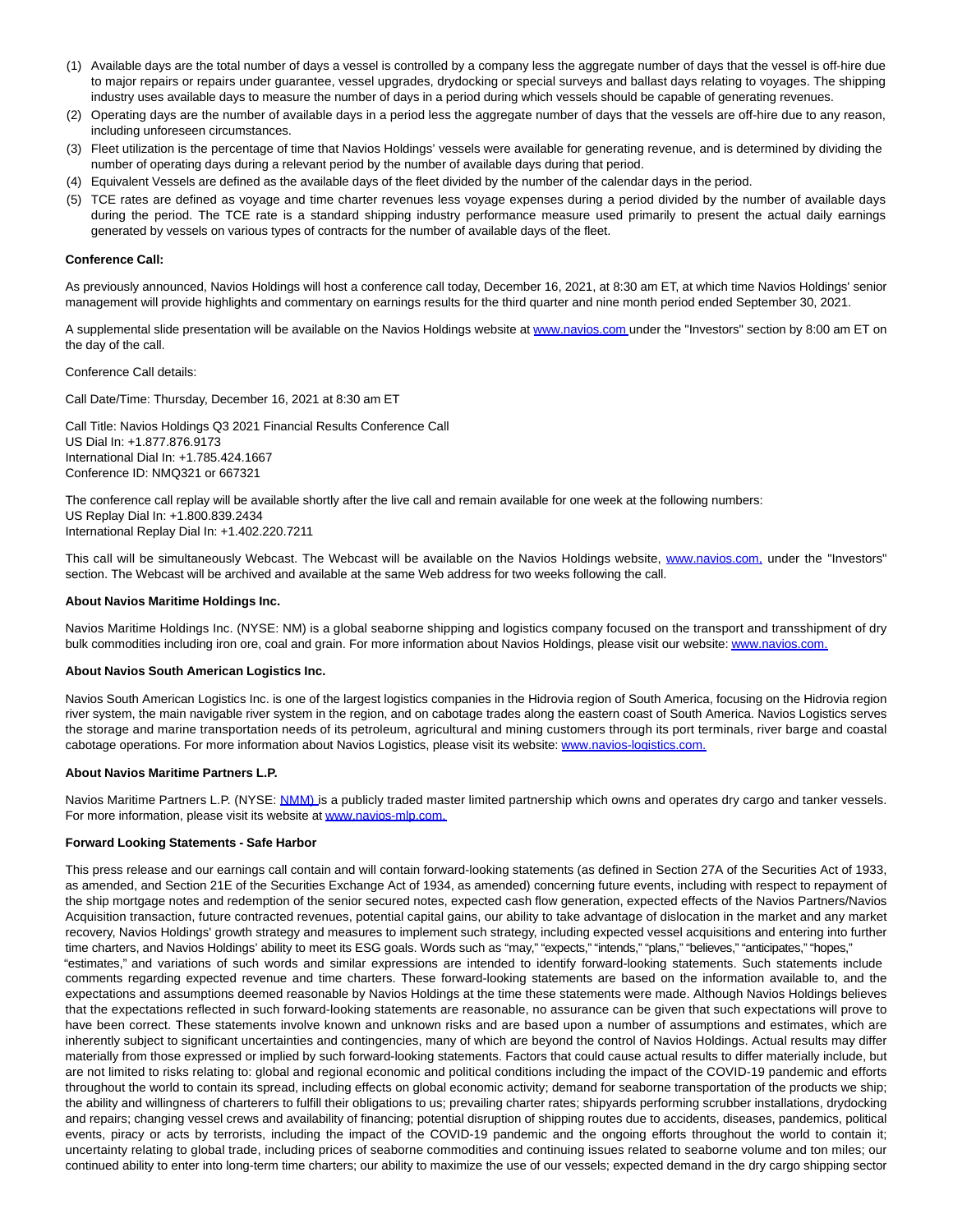in general and the demand for our Panamax, Capesize, Ultra Handymax and Handysize vessels in particular; the aging of our fleet and resultant increases in operations costs; the loss of any customer or charter or vessel; the financial condition of our customers; changes in the availability and costs of funding due to conditions in the bank market, capital markets and other factors; increases in costs and expenses, including but not limited to: crew wages, insurance, provisions, port expenses, lube oil, bunkers, repairs, maintenance, and general and administrative expenses; the expected cost of, and our ability to comply with, governmental regulations and maritime self-regulatory organization standards, as well as standard regulations imposed by our charterers applicable to our business, general domestic and international political conditions; competitive factors in the market in which Navios Holdings operates; the value of our publicly traded subsidiaries; risks associated with operations outside the United States; and other factors listed from time to time in Navios Holdings' filings with the Securities and Exchange Commission, including its Forms 20-F and Forms 6-K. Navios Holdings expressly disclaims any obligations or undertaking to release publicly any updates or revisions to any forward-looking statements contained herein to reflect any change in Navios Holdings' expectations with respect thereto or any change in events, conditions or circumstances on which any statement is based. Navios Holdings makes no prediction or statement about the performance of its common stock or debt securities.Contact:

Navios Maritime Holdings Inc. +1.212.906.8643 [investors@navios.com](https://www.globenewswire.com/Tracker?data=q9q7guzGmHcMEqyzyExa7_jNXO1l_PSW-RxxT1TsacLweSelGLxJ78NpxIAPUw9bkkOB8jYXn9UTi4w0VxvKm6JU5-5NqUXb5W6K8eypMeSzkqy4SkK0P-AZRUfhva-XlldSv1OwGKi03KA3lX0cFa7Y_gI9TidaVHeAZHdCZQq5ygFbFDDwXUxKT_JsM0Pvd_HshTf0k0WAXlWtm_un5PZfRvuDrbUUJu-3KXQ2zuMxH5201UypueCWixei_eb5ou2kjqsNe0qDpOvJUy0MeA==)

**EXHIBIT I**

## **NAVIOS MARITIME HOLDINGS INC. CONDENSED CONSOLIDATED STATEMENTS OF OPERATIONS (Expressed in thousands of U.S. dollars — except share and per share data)**

|                                                                                                 | <b>Three Month</b><br><b>Period Ended</b><br>September 30,<br>2021 |    | <b>Three Month</b><br><b>Period Ended</b><br>September 30,<br>2020 | <b>Nine Month</b><br><b>Period Ended</b><br>September 30,<br>2021 |    | <b>Nine Month</b><br><b>Period Ended</b><br>September 30,<br>2020 |
|-------------------------------------------------------------------------------------------------|--------------------------------------------------------------------|----|--------------------------------------------------------------------|-------------------------------------------------------------------|----|-------------------------------------------------------------------|
|                                                                                                 | (unaudited)                                                        |    | (unaudited)                                                        | (unaudited)                                                       |    | (unaudited)                                                       |
| Revenue                                                                                         | \$<br>168,449                                                      | \$ | 126,155                                                            | \$<br>429,024                                                     | \$ | 314,365                                                           |
| Time charter, voyage and logistics business expenses                                            | (41, 551)                                                          |    | (39, 376)                                                          | (116, 719)                                                        |    | (128, 730)                                                        |
| Direct vessel expenses <sup>(1)</sup>                                                           | (28, 571)                                                          |    | (28,093)                                                           | (83, 718)                                                         |    | (78, 831)                                                         |
| General and administrative expenses <sup>(2)</sup>                                              | (6, 859)                                                           |    | (7,646)                                                            | (22, 222)                                                         |    | (23, 444)                                                         |
| Depreciation and amortization                                                                   | (14, 539)                                                          |    | (17, 753)                                                          | (46, 793)                                                         |    | (53, 841)                                                         |
| Interest expense and finance cost, net                                                          | (35,089)                                                           |    | (36, 859)                                                          | (107, 459)                                                        |    | (99, 920)                                                         |
| Impairment loss/loss on sale of vessels, net                                                    |                                                                    |    | (7,683)                                                            | (25, 861)                                                         |    | (27, 898)                                                         |
| (Loss)/gain on bond and debt extinguishment                                                     | (822)                                                              |    | (4, 157)                                                           | 1,051                                                             |    | 7,047                                                             |
| Other (expense)/income, net                                                                     | (2, 181)                                                           |    | 2,382                                                              | (3,428)                                                           |    | (772)                                                             |
| Impairment of loan receivable from affiliate company                                            |                                                                    |    |                                                                    |                                                                   |    | (6,050)                                                           |
| Income/ (Loss) before equity in net earnings of affiliate                                       |                                                                    |    |                                                                    |                                                                   |    |                                                                   |
| companies                                                                                       | 38,837                                                             | \$ | (13,030)                                                           | \$<br>23,875                                                      | \$ | (98,074)                                                          |
| Equity in net earnings of affiliate companies                                                   | 14,329                                                             |    | 4,390                                                              | 54,923                                                            |    | 7,698                                                             |
| Income/ (Loss) before taxes                                                                     | \$<br>53,166                                                       | \$ | (8,640)                                                            | \$<br>78,798                                                      | \$ | (90, 376)                                                         |
| Income tax expense                                                                              | (3,696)                                                            |    | (453)                                                              | (3,470)                                                           |    | (380)                                                             |
| Net income/ (loss)                                                                              | 49,470                                                             | \$ | (9,093)                                                            | \$<br>75,328                                                      | \$ | (90, 756)                                                         |
| Less: Net loss/ (income) attributable to the noncontrolling<br>interest                         | 10,338                                                             |    | (967)                                                              | 9,578                                                             |    | (7, 850)                                                          |
| Net income/ (loss) attributable to Navios Holdings<br>common stockholders                       | 59,808                                                             | S  | (10,060)                                                           | \$<br>84,906                                                      | S  | (98, 606)                                                         |
| Income/ (Loss) attributable to Navios Holdings common<br>stockholders, basic and diluted        | 58,524                                                             | \$ | (11, 344)                                                          | \$<br>81,061                                                      |    | (102, 302)                                                        |
| Basic earnings/ (loss) per share attributable to Navios<br><b>Holdings common stockholders</b>  | 3.67                                                               | \$ | (0.88)                                                             | \$<br>5.76                                                        |    | (7.94)                                                            |
| Weighted average number of shares, basic                                                        | 15,924,134                                                         |    | 12,901,880                                                         | 14,065,205                                                        |    | 12,888,831                                                        |
| Basic diluted earnings/ (loss) per share attributable to<br>Navios Holdings common stockholders | 3.59                                                               |    | (0.88)                                                             | 5.61                                                              |    | (7.94)                                                            |
| Weighted average number of shares, diluted                                                      | 16,308,552                                                         |    | 12,901,880                                                         | 14,452,016                                                        |    | 12,888,831                                                        |

(1) Includes expenses of Navios Logistics of \$16.5 million and \$14.2 million for the three month period ended September 30, 2021 and 2020, respectively, and \$47.6 million and \$39.4 million for the nine month period ended September 30, 2021 and 2020, respectively.

(2) Includes expenses of Navios Logistics of \$3.6 million and \$3.3 million for the three month period ended September 30, 2021 and 2020, respectively, and \$10.4 million and \$9.7 million for the nins month period ended September 30, 2021 and 2020, respectively.

> **NAVIOS MARITIME HOLDINGS INC. Other Financial Data**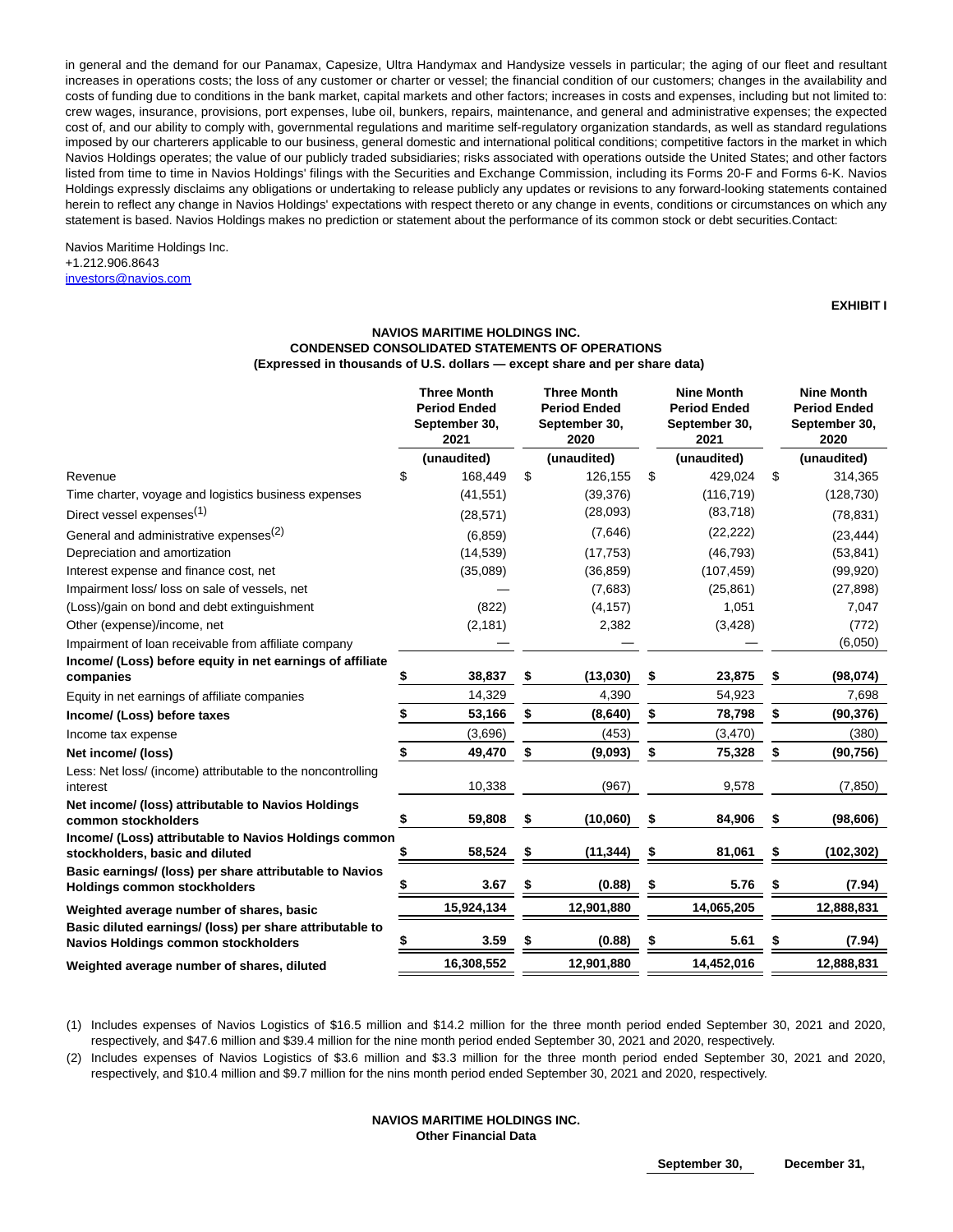|                                                      | 2021          | 2020          |
|------------------------------------------------------|---------------|---------------|
| <b>ASSETS</b>                                        | (unaudited)   | (unaudited)   |
| Cash and cash equivalents, including restricted cash | \$<br>46,740  | \$<br>111,184 |
| Vessels, port terminals and other fixed assets, net  | 983,904       | 1,139,539     |
| Goodwill and other intangibles                       | 254,718       | 258,899       |
| Operating lease assets                               | 180,869       | 227,962       |
| Other current and non-current assets                 | 287,846       | 233,741       |
| <b>Total assets</b>                                  | 1,754,077     | 1,971,325     |
| <b>LIABILITIES AND EQUITY</b>                        |               |               |
| Long-term debt, including current portion            | \$<br>261,088 | \$<br>320,863 |
| Senior and ship mortgage notes, net                  | 1,110,039     | 1,263,566     |
| Operating lease liabilities, current portion         | 55,096        | 81,415        |
| Operating lease liabilities, net of current portion  | 155,545       | 193,351       |
| Other current and non-current liabilities            | 124,977       | 146,413       |
| Total stockholders' equity/(deficit)                 | 47,332        | (34, 283)     |
| Total liabilities and stockholders' equity           | 1,754,077     | 1,971,325     |

### **Disclosure of Non-GAAP Financial Measures**

EBITDA, Adjusted EBITDA, Adjusted Net Income/(Loss) attributable to Navios Holdings' common stockholders and Adjusted Basic Earnings/(Loss) per share are "non-U.S. GAAP financial measures" and should not be used in isolation or considered substitutes for net income/(loss), cash flow from operating activities and other operations or cash flow statement data prepared in accordance with generally accepted accounting principles in the United States.

EBITDA represents net income/(loss) attributable to Navios Holdings' common stockholders before interest and finance costs, before depreciation and amortization, before income taxes and before stock-based compensation. Adjusted EBITDA represents EBITDA, excluding certain additional items as described under "Earnings Highlights". We use EBITDA and Adjusted EBITDA as liquidity measures and reconcile EBITDA and Adjusted EBITDA to net cash provided by operating activities, the most comparable U.S. GAAP liquidity measure. EBITDA is calculated as follows: net cash provided by operating activities adding back, when applicable and as the case may be, the effect of (i) net increase/(decrease) in operating assets; (ii) net (increase)/decrease in operating liabilities; (iii) net interest cost; (iv) deferred financing costs and gains/(losses) on bond and debt extinguishment, net; (v) allowance for credit losses; (vi) earnings/(losses) in affiliate companies, net of dividends received; (vii) payments for drydock, special survey costs and other capitalized items; (viii) noncontrolling interest; (ix) gain/ (loss) on sale of assets; (x) unrealized (loss)/gain on derivatives; (xi) loss on sale and reclassification to earnings of available-for-sale securities; and (xii) impairment losses. Navios Holdings believes that EBITDA and Adjusted EBITDA are a basis upon which liquidity can be assessed and represents useful information to investors regarding Navios Holdings' ability to service and/or incur indebtedness, pay capital expenditures and meet working capital requirements. Navios Holdings also believes that EBITDA and Adjusted EBITDA are used (i) by prospective and current lessors as well as potential lenders to evaluate potential transactions; (ii) to evaluate and price potential acquisition candidates; and (iii) by securities analysts, investors and other interested parties in the evaluation of companies in our industry.

While EBITDA and Adjusted EBITDA are frequently used as measures of operating results and the ability to meet debt service requirements, the definitions of EBITDA and Adjusted EBITDA used here may not be comparable to those used by other companies due to differences in methods of calculation.

EBITDA and Adjusted EBITDA have limitations as an analytical tool, and therefore, should not be considered in isolation or as a substitute for the analysis of Navios Holdings' results as reported under U.S. GAAP. Some of these limitations are: (i) EBITDA and Adjusted EBITDA do not reflect changes in, or cash requirements for, working capital needs; (ii) EBITDA and Adjusted EBITDA do not reflect the amounts necessary to service interest or principal payments on our debt and other financing arrangements; and (iii) although depreciation and amortization are non-cash charges, the assets being depreciated and amortized may have to be replaced in the future. EBITDA and Adjusted EBITDA do not reflect any cash requirements for such capital expenditures. Because of these limitations, among others, EBITDA and Adjusted EBITDA should not be considered as an indicator of Navios Holdings' performance.

#### Navios Logistics EBITDA is used to measure its operating performance.

We present Adjusted Net Income/(Loss) attributable to Navios Holdings' common stockholders because we believe it assists investors and analysts in comparing our operating performance across reporting periods on a consistent basis by excluding items that we do not believe are indicative of our core operating performance. Our presentation of Adjusted Net Income/(Loss) attributable to Navios Holdings' common stockholders adjusts net income/(loss) attributable to Navios Holdings' common stockholders for the items described above under "Earnings Highlights". The definition of Adjusted Net Income/(Loss) used here may not be comparable to that used by other companies due to differences in methods of calculation.

Adjusted Basic Earnings/(Loss) attributable to Navios Holdings' common stockholders per share is defined as Adjusted Net Income/(Loss) attributable to Navios Holdings' common stockholders divided by the weighted average number of shares for each of the periods presented.

The following tables provide a reconciliation of EBITDA and Adjusted EBITDA of Navios Holdings (including Navios Logistics) and EBITDA of Navios Logistics on a stand-alone basis:

#### **Navios Holdings Reconciliation of EBITDA and Adjusted EBITDA to Cash from Operations**

|                                 | September 30. | September 30, |
|---------------------------------|---------------|---------------|
| <b>Three Month Period Ended</b> | 2021          | 2020          |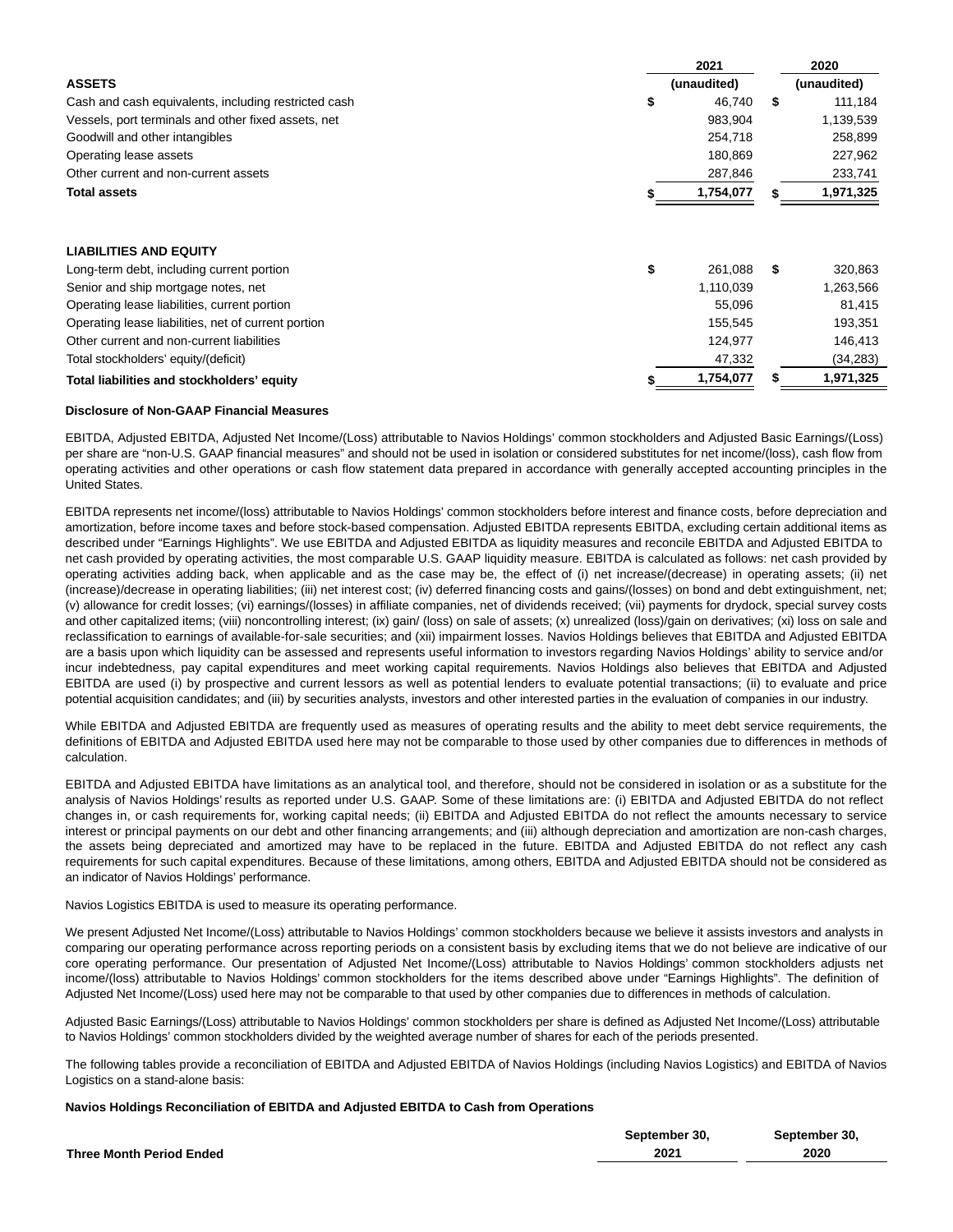|                                                                                         | (unaudited) |          |    | (unaudited) |  |
|-----------------------------------------------------------------------------------------|-------------|----------|----|-------------|--|
| (in thousands of U.S. dollars)                                                          |             |          |    |             |  |
| Net cash provided by operating activities                                               | \$          | 33,033   | S  | 29,775      |  |
| Net increase in operating assets                                                        |             | (6,635)  |    | (10,609)    |  |
| Net increase in operating liabilities                                                   |             | 31,572   |    | 1,108       |  |
| Interest expense and finance cost, net                                                  |             | 35,089   |    | 36,859      |  |
| Deferred financing costs                                                                |             | (2, 248) |    | (1, 974)    |  |
| Allowance for credit losses                                                             |             | (346)    |    | 34          |  |
| Equity in affiliate companies, net of dividends received                                |             | 14,142   |    | 4,274       |  |
| Payments for drydock and special survey costs                                           |             | 2,020    |    | 1,372       |  |
| Noncontrolling interest                                                                 |             | 10,338   |    | (967)       |  |
| Loss on bond extinguishment                                                             |             | (822)    |    |             |  |
| Impairment loss/loss on sale of vessels, net                                            |             |          |    | (7,683)     |  |
| Write-off of Navios Logistics' deferred financing cost for bond and debt extinguishment |             |          |    | (4, 157)    |  |
| <b>EBITDA</b>                                                                           |             | 116,143  | æ. | 48,032      |  |
| Impairment loss/loss on sale of vessels, net                                            |             |          |    | 7,683       |  |
| Write-off of Navios Logistics' deferred financing cost for bond and debt extinguishment |             |          |    | 4,157       |  |
| <b>Adjusted EBITDA</b>                                                                  |             | 116,143  |    | 59,872      |  |

| <b>Three Month Period Ended</b>           |  | September 30.<br>2021 |  | September 30.<br>2020 |  |  |
|-------------------------------------------|--|-----------------------|--|-----------------------|--|--|
| (in thousands of U.S. dollars)            |  | (unaudited)           |  | (unaudited)           |  |  |
| Net cash provided by operating activities |  | 33.033                |  | 29,775                |  |  |
| Net cash provided by investing activities |  | 28.635                |  | 47.094                |  |  |
| Net cash used in financing activities     |  | (88.097)              |  | (12, 679)             |  |  |

# **Adjusted EBITDA breakdown**

|                                                      |      | September 30, |  |             |  |  |
|------------------------------------------------------|------|---------------|--|-------------|--|--|
| <b>Three Month Period Ended</b>                      | 2021 |               |  | 2020        |  |  |
| (in thousands of U.S. dollars)                       |      | (unaudited)   |  | (unaudited) |  |  |
| Core shipping operations                             |      | 68.402 \$     |  | 28,129      |  |  |
| Navios Logistics (including noncontrolling interest) |      | 33.412        |  | 27,353      |  |  |
| Equity in net earnings of affiliate companies        |      | 14.329        |  | 4.390       |  |  |
| <b>Adjusted EBITDA</b>                               |      | 116.143 \$    |  | 59.872      |  |  |

## **Navios Logistics EBITDA Reconciliation to Net Income**

| <b>Three Month Period Ended</b>                                                         |    | September 30,<br>2021 |    | September 30,<br>2020 |  |
|-----------------------------------------------------------------------------------------|----|-----------------------|----|-----------------------|--|
| (in thousands of U.S. dollars)                                                          |    | (unaudited)           |    | (unaudited)           |  |
| Net (loss)/income                                                                       | \$ | (4, 405)              | \$ | 2,673                 |  |
| Depreciation and amortization                                                           |    | 8.107                 |    | 7.207                 |  |
| Amortization of deferred drydock and special survey costs                               |    | 1.171                 |    | 907                   |  |
| Interest expense and finance cost, net                                                  |    | 14.529                |    | 12.971                |  |
| Income tax expense                                                                      |    | 3,672                 |    | 405                   |  |
| <b>EBITDA</b>                                                                           |    | 23,074                |    | 24,163                |  |
| Write-off of Navios Logistics' deferred financing cost for bond and debt extinguishment |    |                       |    | 4,157                 |  |
| <b>Adjusted EBITDA</b>                                                                  |    | 23.074                |    | 28,320                |  |

## **Navios Holdings Reconciliation of EBITDA and Adjusted EBITDA to Cash from Operations**

|                                                          |      | September 30, |  | September 30, |
|----------------------------------------------------------|------|---------------|--|---------------|
| Nine Month Period Ended                                  | 2021 |               |  | 2020          |
| (in thousands of U.S. dollars)                           |      | (unaudited)   |  | (unaudited)   |
| Net cash provided by operating activities                | \$   | 31.668        |  | 35,305        |
| Net increase/ (decrease) in operating assets             |      | 13.967        |  | (20, 542)     |
| Net decrease/ (increase) in operating liabilities        |      | 48.588        |  | (31, 284)     |
| Interest expense and finance cost, net                   |      | 107.459       |  | 99,920        |
| Deferred financing costs                                 |      | (6, 859)      |  | (5,707)       |
| Allowance for credit losses                              |      | (595)         |  | (541)         |
| Equity in affiliate companies, net of dividends received |      | 54.646        |  | 12.954        |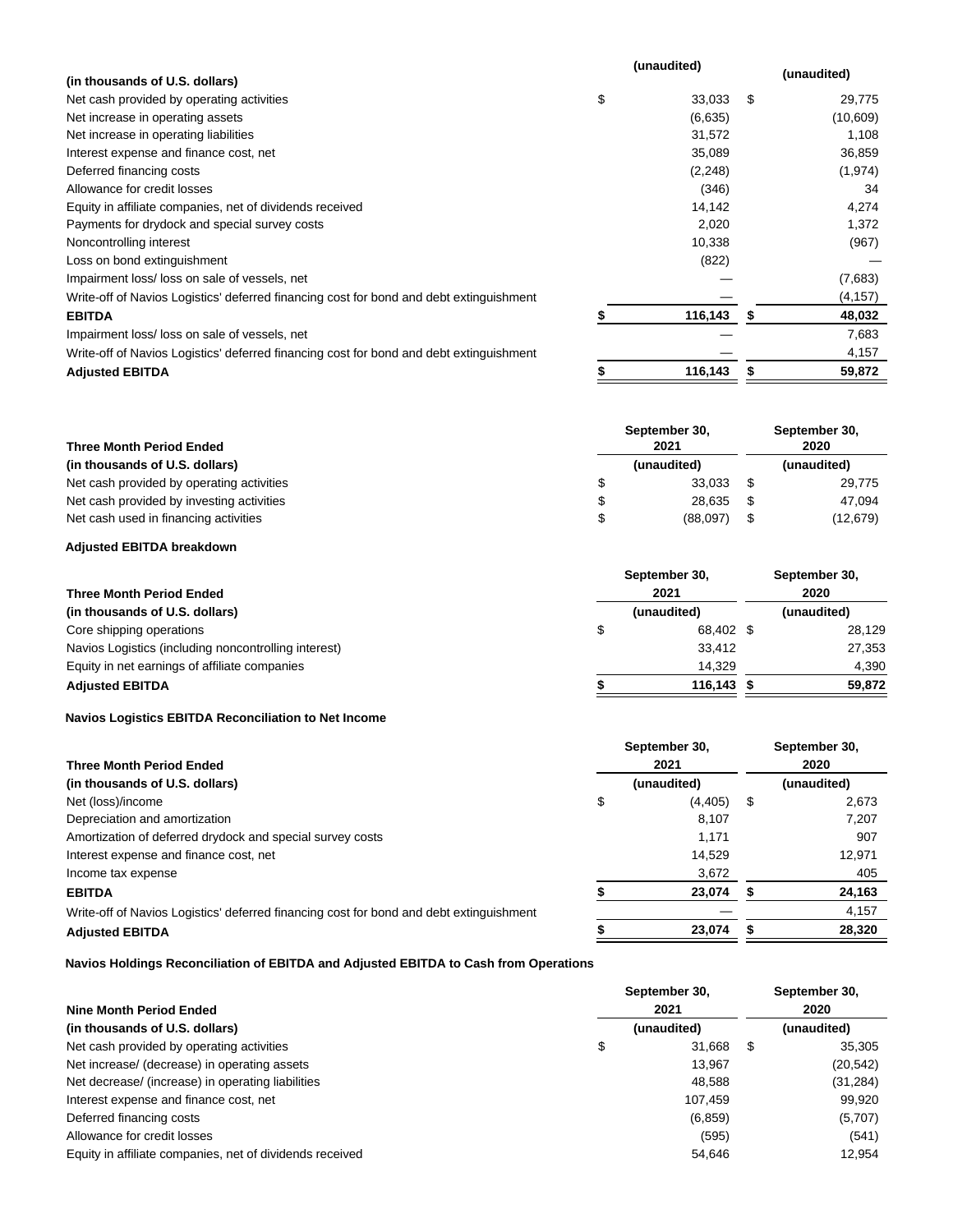| Payments for drydock and special survey costs                                | 17,629    | 15,501    |
|------------------------------------------------------------------------------|-----------|-----------|
| Noncontrolling interest                                                      | 9,578     | (7, 850)  |
| Gain on bond extinguishment                                                  | 1,051     | 11,204    |
| Impairment loss/loss on sale of vessels, net                                 | (25, 861) | (27, 898) |
| Impairment loss on investment in affiliate                                   |           | (6,650)   |
| Impairment of loan receivable from affiliate company                         |           | (6,050)   |
| Write-off of Navios Logistics' deferred finance cost for bond extinguishment |           | (4, 157)  |
| <b>EBITDA</b>                                                                | 251,271   | 64,205    |
| Impairment loss/loss on sale of vessels, net                                 | 25,861    | 27,898    |
| Equity in net earnings of affiliate companies due to Navios Partners' Merger | (25, 852) |           |
| Other items from affiliate companies                                         |           | 6,844     |
| Impairment of loan receivable from affiliate company                         |           | 6,050     |
| Impairment loss on investment in affiliate company                           |           | 6,650     |
| Write-off of Navios Logistics' deferred finance cost for bond extinguishment |           | 4,157     |
| <b>Adjusted EBITDA</b>                                                       | 251,280   | 115,804   |

|             | 2021       | September 30,<br>2020 |          |
|-------------|------------|-----------------------|----------|
| (unaudited) |            | (unaudited)           |          |
|             | 31.668     |                       | 35,305   |
|             | 119.709    |                       | (9, 451) |
|             | (215, 821) | \$.                   | 14.681   |
|             |            | September 30,         |          |

## **Adjusted EBITDA breakdown**

|                                                      | September 30, |  | September 30, |  |
|------------------------------------------------------|---------------|--|---------------|--|
| <b>Nine Month Period Ended</b>                       | 2021          |  | 2020          |  |
| (in thousands of U.S. dollars)                       | (unaudited)   |  | (unaudited)   |  |
| Core shipping operations                             | 144.826 \$    |  | 24.931        |  |
| Navios Logistics (including noncontrolling interest) | 77.383        |  | 69,681        |  |
| Equity in net earnings of affiliate companies        | 29.071        |  | 21.192        |  |
| <b>Adjusted EBITDA</b>                               | 251.280       |  | 115.804       |  |

# **Navios Logistics EBITDA Reconciliation to Net Income**

| <b>Nine Month Period Ended</b>                                                          |    | September 30,<br>2021 |    | September 30,<br>2020 |
|-----------------------------------------------------------------------------------------|----|-----------------------|----|-----------------------|
| (in thousands of U.S. dollars)                                                          |    | (unaudited)           |    | (unaudited)           |
| Net (loss)/income                                                                       | \$ | (2,306)               | \$ | 21,700                |
| Depreciation and amortization                                                           |    | 23,647                |    | 21,752                |
| Amortization of deferred drydock and special survey costs                               |    | 2.959                 |    | 2,941                 |
| Interest expense and finance cost, net                                                  |    | 40.109                |    | 26,739                |
| Income tax expense                                                                      |    | 3,396                 |    | 242                   |
| <b>EBITDA</b>                                                                           |    | 67,805                |    | 73,374                |
| Write-off of Navios Logistics' deferred financing cost for bond and debt extinguishment |    |                       |    | 4,157                 |
| <b>Adjusted EBITDA</b>                                                                  |    | 67.805                |    | 77,531                |

## **EXHIBIT II Owned Vessels**

| <b>Vessel Name</b> | <b>Vessel Type</b> | <b>Year Built</b> | Deadweight<br>(in metric tons) |
|--------------------|--------------------|-------------------|--------------------------------|
| Navios Ulysses     | Ultra Handymax     | 2007              | 55,728                         |
| Navios Celestial   | Ultra Handymax     | 2009              | 58,063                         |
| Navios Vega        | Ultra Handymax     | 2009              | 58,792                         |
| Navios Taurus      | Panamax            | 2005              | 76.596                         |
| Navios Asteriks    | Panamax            | 2005              | 76,801                         |
| N Amalthia         | Panamax            | 2006              | 75,318                         |
| Navios Galileo     | Panamax            | 2006              | 76,596                         |
| N Bonanza          | Panamax            | 2006              | 76,596                         |
| Rainbow N          | Panamax            | 2011              | 79.642                         |
| Jupiter N          | Panamax            | 2011              | 93,062                         |